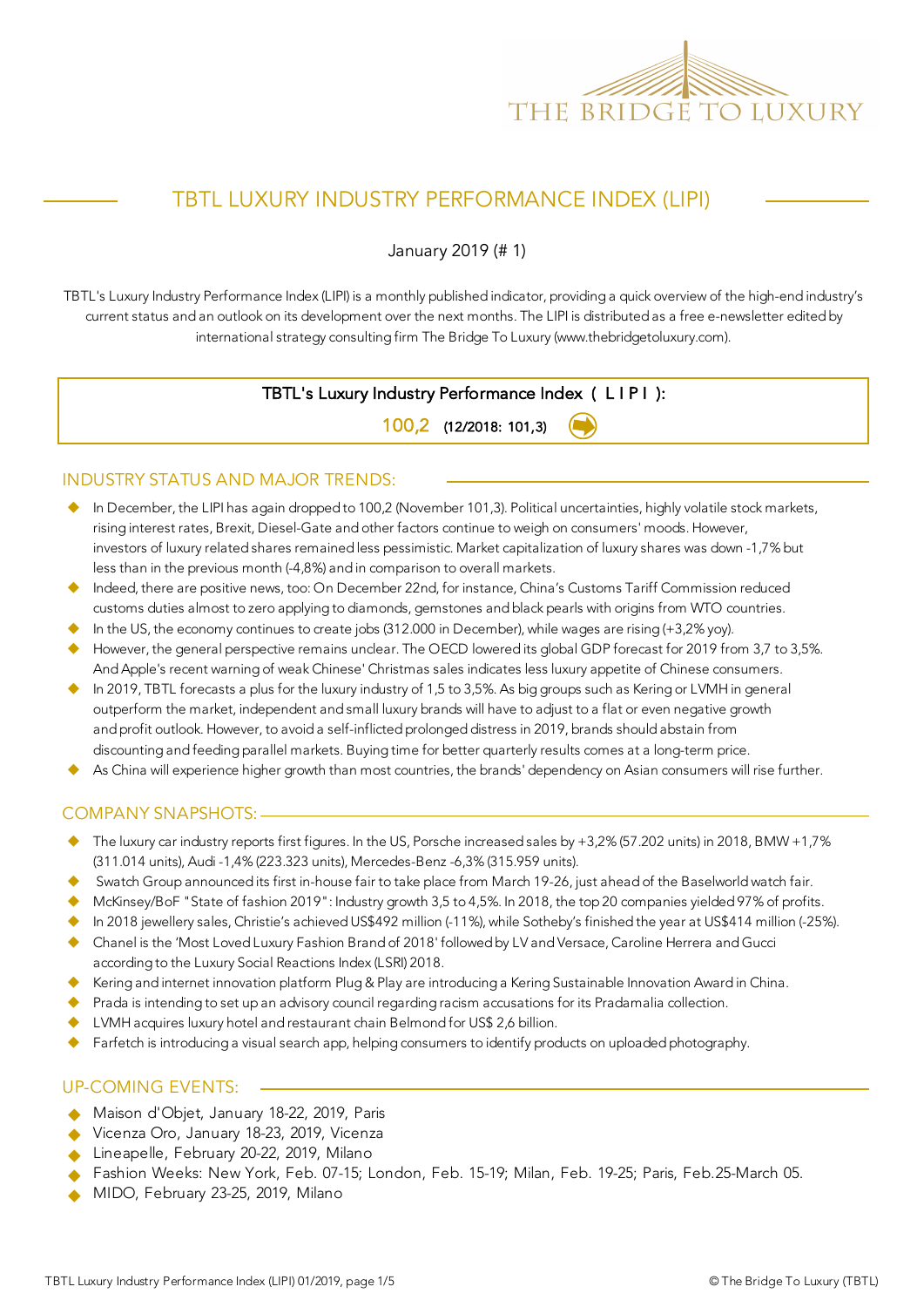

| Company                   | <b>MoM</b> | YoY      | $5Y-0-5Y$      | CAGR 5Y  | Category             |
|---------------------------|------------|----------|----------------|----------|----------------------|
| Hermès                    | 1,5%       | 8,6%     | 84,0%          | 13,0%    | Luxury group         |
| Kering                    | 7,2%       | 12,7%    | 188,2%         | 23,6%    | Luxury group         |
| <b>LVMH</b>               | 2,2%       | 5,2%     | 116,1%         | 16,7%    | Luxury group         |
| Chow Tai Fook             | $-1,1%$    | $-17,4%$ | $-31,5%$       | $-7,3%$  | Watches & Jewelry    |
| Citychamp                 | $-1,8%$    | $-16,4%$ | 120,3%         | 17,1%    | Watches & Jewelry    |
| Hengdeli                  | 14,8%      | $-6,7%$  | $-70,1%$       | $-21,4%$ | Watches & Jewelry    |
| Lao Feng Xiang            | 18,4%      | 9,2%     | 93,0%          | 14,1%    | Watches & Jewelry    |
| Movado                    | $-16,0%$   | $-1,8%$  | $-28,2%$       | $-6,4%$  | Watches & Jewelry    |
| Richemont                 | $-3,0%$    | $-28,7%$ | $-29,1%$       | $-6,6%$  | Watches & Jewelry    |
| Swatch Group              | $-3,6%$    | $-27,9%$ | $-51,4%$       | $-13,4%$ | Watches & Jewelry    |
| Tiffany                   | $-11,5%$   | $-22,5%$ | $-13,2%$       | $-2,8%$  | Watches & Jewelry    |
| Hugo Boss                 | $-11,6%$   | $-24,0%$ | $-47,9%$       | $-12,2%$ | Fashion              |
| Burberry                  | $-2,3%$    | $-3,1%$  | 14,5%          | 2,7%     | Fashion              |
| <b>Brunello Cucinelli</b> | 0,7%       | 11,3%    | 16,3%          | 3,1%     | Fashion              |
| Ferragamo                 | $-14,7%$   | $-20,3%$ | $-36,1%$       | $-8,6%$  | Fashion              |
| Capri (Michael Kors)      | $-13,3%$   | $-39,8%$ | $-53,3%$       | $-14,1%$ | Fashion              |
| Ralph Lauren              | $-7,1%$    | $-0,2%$  | $-41,4%$       | $-10,1%$ | Fashion              |
| Moncler                   | 0,5%       | 10,9%    | 83,1%          | 12,9%    | Fashion              |
| Mulberry                  | $-21,4%$   | $-71,8%$ | $-68,9%$       | $-20,8%$ | Fashion              |
| Prada                     | $-5,0%$    | $-8,8%$  | $-62,5%$       | $-17,8%$ | Fashion              |
| Tapestry (Coach)          | $-13,3%$   | $-23,7%$ | $-39,9%$       | $-9,7%$  | Fashion              |
| Tod's                     | $-1,6%$    | $-32,2%$ | $-66,0%$       | $-19,4%$ | Fashion              |
| Estée Lauder              | $-8,8%$    | 2,2%     | 72,7%          | 11,6%    | Skin care            |
| Shiseido                  | $-4,6%$    | 26,6%    | 307,6%         | 32,4%    | Skin care            |
| <b>BMW</b>                | $-2,1%$    | $-18,6%$ | $-17,0%$       | $-3,7%$  | Cars                 |
| Ferrari                   | $-10,1%$   | $-0,8%$  | $\overline{a}$ | $ -$     | Cars                 |
| Porsche                   | $-8,6%$    | $-26,0%$ | $-31,7%$       | $-7,4%$  | Cars                 |
| Marriott                  | $-5,6%$    | $-20,0%$ | 120,0%         | 17,1%    | Travel               |
| Norweg. Cruises           | $-17,4%$   | $-20,4%$ | 19,5%          | 3,6%     | Travel               |
| Luxottica                 | 0,5%       | 1,1%     | 32,7%          | 5,8%     | Eyewear              |
| Safilo                    | $-18,6%$   | $-76,3%$ | $-93,3%$       | $-41,8%$ | Eyewear              |
| Sotheby's                 | $-0,6%$    | $-23,0%$ | $-18,2%$       | $-3,9%$  | Auctions             |
| S&P Global Luxury Ind.    | $-3,9%$    | $-12,7%$ | 2,4%           | 0,5%     | Index (80 companies) |

(A) Development share prices in the luxury industry (in %)

Sources: Reuters (monthly average), S&P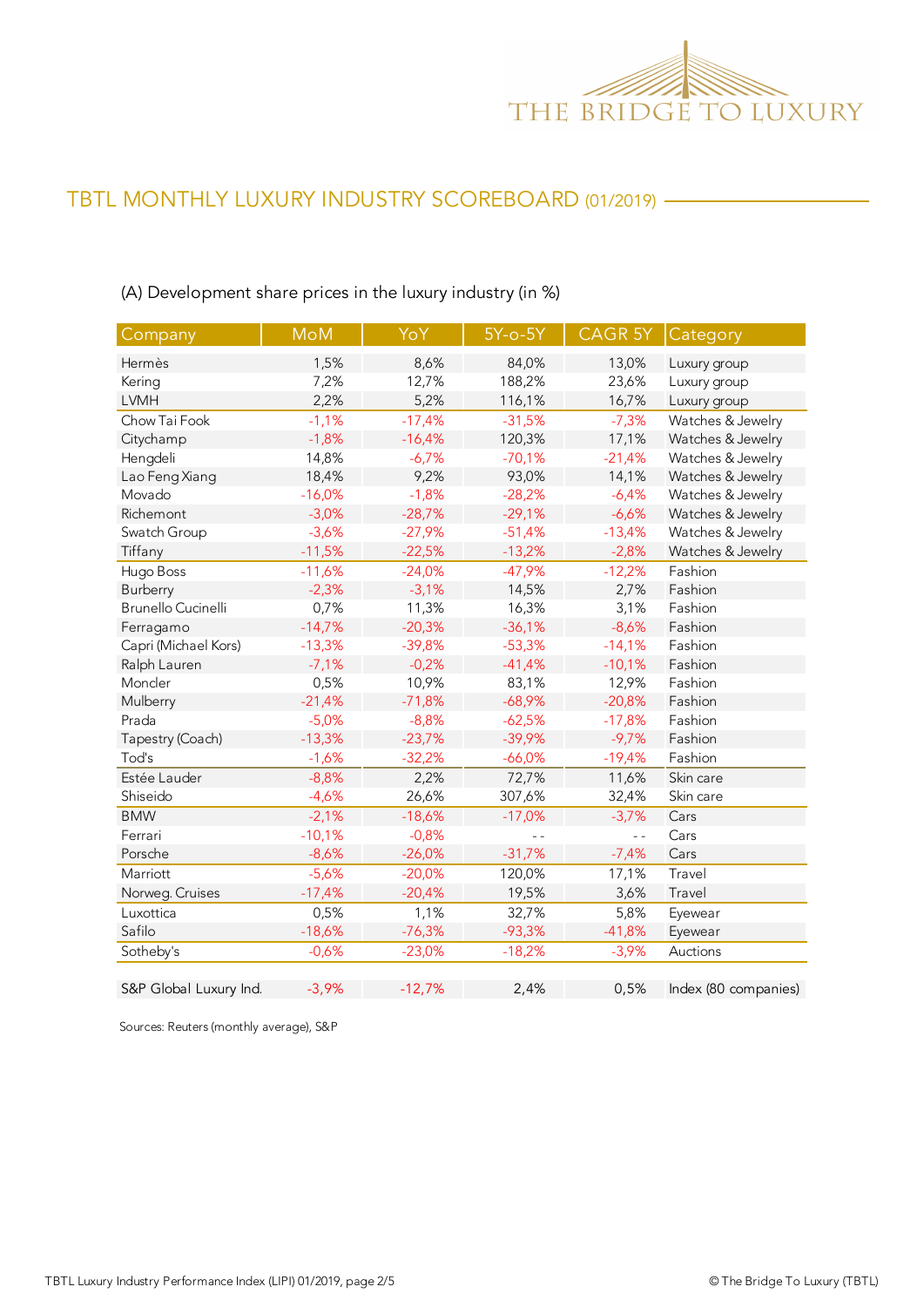

#### (B) Development selective industry indexes

(B1) Luxury cars: Quarterly growth rates (units sold in %) Q3 2018

| Company            | roll. $4Qs$ | $5Y$ -o- $5Y$ | <b>CAGR 5Y</b> |
|--------------------|-------------|---------------|----------------|
| Mercedes-Benz Cars | $-0.9%$     | 40,0%         | 7,0%           |
| <b>BMW</b>         | 2,7%        | 19,9%         | 3,7%           |
| Rolls-Royce        | $-1,4%$     | $-12,2%$      | $-2,6%$        |
| Audi               | 3,6%        | 12,5%         | 2,4%           |
| Bentley            | $-12,9%$    | $-9,5%$       | $-2,0%$        |
| Lamborghini        | 26,1%       | 121,6%        | 17,3%          |
| Porsche            | 4,8%        | 44,4%         | 7,6%           |
| Bugatti            | 92,9%       | 39,7%         | 6,9%           |
| Ferrari            | 6,6%        | 27,9%         | 5,0%           |
| All                | 1,6%        | 24,7%         | 4,5%           |

Source: company reports

#### (B2) Swiss watch exports growth rates (value in %)

| <b>Price Category</b>           | roll. 12 M | $5Y$ -o- $5Y$ | <b>CAGR 5Y</b> |
|---------------------------------|------------|---------------|----------------|
| Export value 0-200 CHF/unit     | $-4.4%$    | $-23.3%$      | $-5,2%$        |
| Export value 201-500 CHF/unit   | $-1.7%$    | $-14,6%$      | $-3.1%$        |
| Export value 501-3.000 CHF/unit | 7.9%       | 3.4%          | 0,7%           |
| Export value > 3.000 CHF/unit   | 7,5%       | $-4.9%$       | $-1.0%$        |
| $\overline{A}$                  | 6.3%       | -5.0%         | $-1.2\%$       |

Source: Swiss Watch Federation

#### (B3) Current production of superyachts

| number of superyachts | DC. | 74 |
|-----------------------|-----|----|

Source: Global Order Book, 2018, Boat International Media

#### (B4) Precious metals and diamonds (growth in %)

| Metal    | MoM  | YoY      | 5 Years   | <b>CAGR 5Y</b> |
|----------|------|----------|-----------|----------------|
| Gold     | 4.7% | $-3.6%$  | $-1.9\%$  | $-0.4%$        |
| Silver   | 9.8% | $-11.4%$ | $-26.9\%$ | $-6,1%$        |
| Diamonds | 0,5% | 3,6%     | $-6.1%$   | $-1,2%$        |

Sources: Macrotrends (monthly quotes); IDEX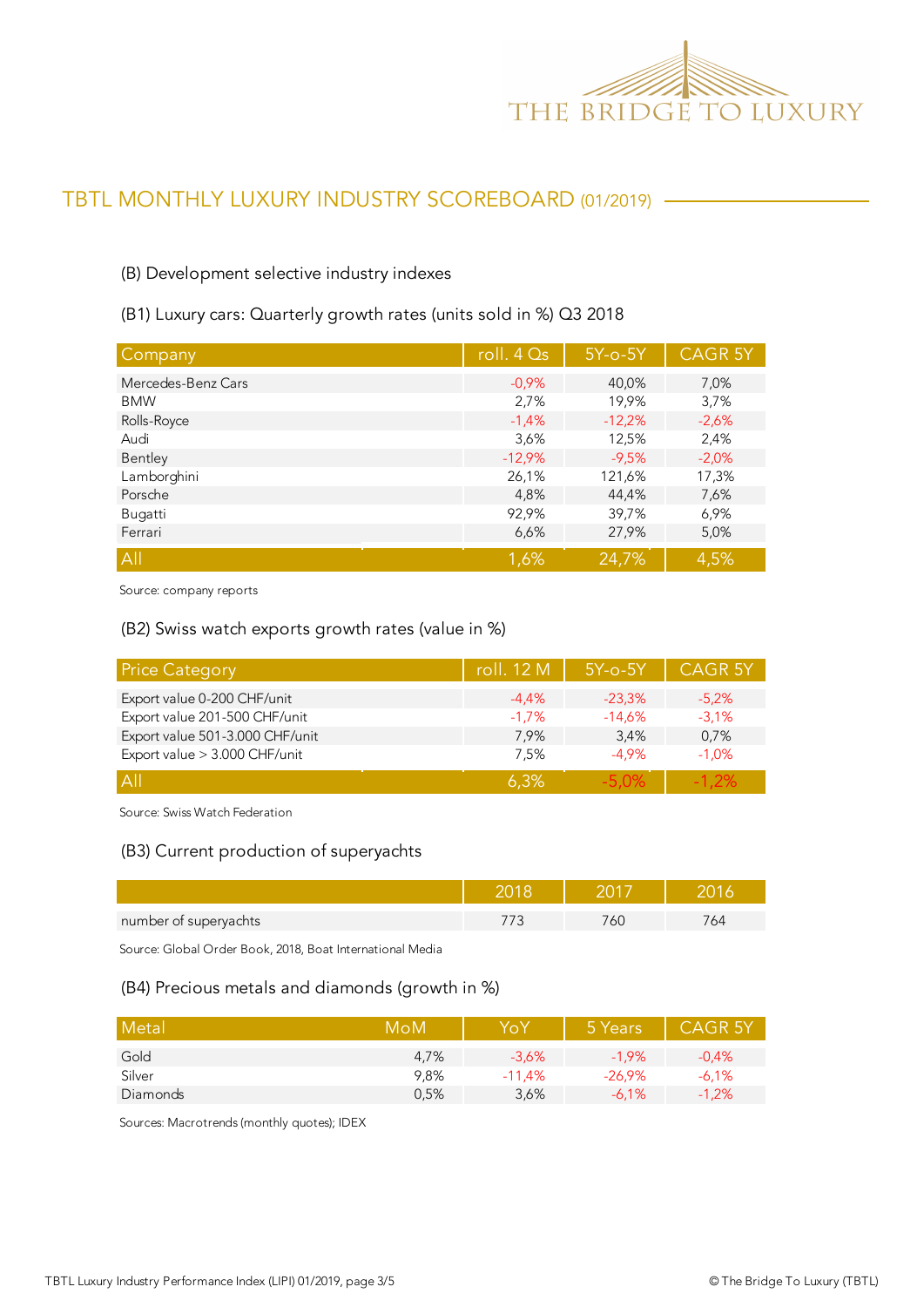

#### (B5) Fine wines

|            |      | $5Y$ -0- $5Y$ | - CAGR 5Y |
|------------|------|---------------|-----------|
| Fine wines | 0,6% | 26,7%         | .8%       |
|            |      |               |           |

Source: Li-ex 500 wine index (per previous month)

### (C) GDP annual growth rate (in %)

| Country                                          | 2016    | 2017 | 2018E | 2019E | 2023E |
|--------------------------------------------------|---------|------|-------|-------|-------|
| <b>USA</b>                                       | 1,7%    | 2,2% | 2,4%  | 2,5%  | 1,5%  |
| $\begin{array}{c} \bullet \end{array}$<br>Brazil | $-3,5%$ | 1,0% | 1,4%  | 2,4%  | 2,2%  |
| Japan                                            | 1,0%    | 1,7% | 1,1%  | 0,9%  | 0,5%  |
| China                                            | 6,7%    | 6,9% | 6,6%  | 6,2%  | 5,6%  |
| $\frac{\sqrt{3}}{2\sqrt{6}}$<br>Hong Kong        | 2,2%    | 3,8% | 3,8%  | 2,9%  | 3,1%  |
| $\mathbf{r}$<br>India                            | 7,1%    | 6,7% | 7,3%  | 7,4%  | 7,7%  |
| <b>UAE</b>                                       | 3,0%    | 0,8% | 2,9%  | 3,7%  | 2,9%  |
| Russia                                           | $-0,2%$ | 1,5% | 1,7%  | 1,8%  | 1,2%  |
| France                                           | 1,1%    | 2,3% | 1,6%  | 1,6%  | 1,6%  |
| Germany                                          | 2,2%    | 2,5% | 1,9%  | 1,9%  | 1,2%  |
| Italy                                            | 0,9%    | 1,5% | 1,2%  | 1,0%  | 0,7%  |
| Spain<br>$\mathfrak{G}$ .                        | 3,2%    | 3,0% | 2,7%  | 2,2%  | 1,7%  |
| ٠<br>Switzerland                                 | 1,6%    | 1,7% | 3,0%  | 1,8%  | 1,7%  |
| $\frac{\sum x}{\sum x}$<br>Great Britain         | 1,8%    | 1,7% | 1,4%  | 1,5%  | 1,6%  |
| World<br>₩                                       | 3,3%    | 3,7% | 3,7%  | 3,7%  | 3,6%  |

Source: IMF, 07.2018

### (D) Currencies exchange rates: the Euro's performance (change in %)

| Currency                             | 1 Month | 6 Months | 12 Months |
|--------------------------------------|---------|----------|-----------|
| US\$                                 | 1,3%    | $-1,9%$  | $-4,5%$   |
| $\blacksquare$<br><b>BRL</b>         | 1,6%    | $-1,9%$  | 11,8%     |
| <b>CNY</b>                           | 0.1%    | 1,9%     | 0,9%      |
| HK\$<br>$\frac{\sqrt{3}}{2\sqrt{3}}$ | 1,7%    | $-1,8%$  | $-4,0%$   |
| <b>JPY</b>                           | $-2,1%$ | $-2,8%$  | $-7,1%$   |
| <b>INR</b><br>$\bullet$              | 0,9%    | $-0,5%$  | 4,0%      |
| <b>RUB</b>                           | 5,1%    | 8,7%     | 15,4%     |
| ٠<br><b>CHF</b>                      | $-0,4%$ | $-2,7%$  | $-3,7%$   |
| $\frac{N}{N}$<br><b>GBP</b>          | 1,3%    | 1,5%     | 1,1%      |
|                                      |         |          |           |

Source: Oanda, per first of month